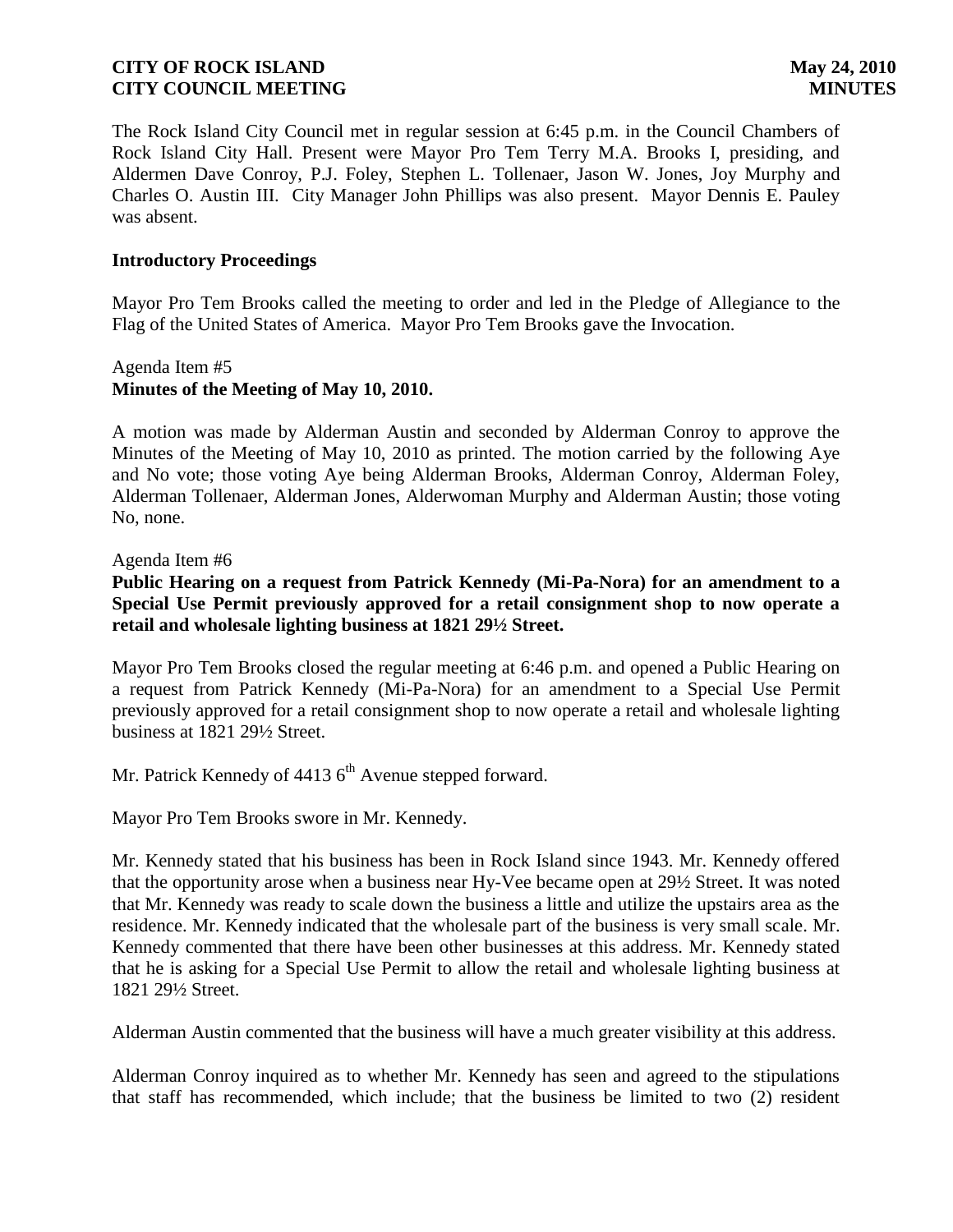employees and one (1) non-resident employee; hours of operation shall be 9:00 a.m. to 6:00 p.m., Monday through Saturday; a minimum of six (6) off street parking spaces be provided; two lighted signs be allowed (a 5' x 8' attached sign on the north side of the structure and a 4' x 8' attached sign (with proposed approximate 33" x 26"extension) on the west side of the structure; and that the structure shall meet all applicable code requirements.

Mr. Kennedy responded yes.

Mayor Pro Tem Brooks inquired as to whether there was anyone who wished to speak in favor of the Special Use Permit application. No one stepped forward.

Mayor Pro Tem Brooks then inquired as to whether there was anyone who wished to speak in opposition to the Special Use Permit application. No one stepped forward.

With no persons present to speak in favor of, or in opposition to the Special Use Permit application, Mayor Pro Tem Brooks closed the Public Hearing and reconvened the regular meeting at 6:51 p.m.

It was moved by Alderman Conroy, seconded by Alderman Foley to approve the Special Use Permit as recommended, subject to the stipulations as stated in the report and refer to the City Attorney for an Ordinance. The motion carried by the following Aye and No vote: those voting Aye being Alderman Brooks, Alderman Conroy, Alderman Foley, Alderman Tollenaer, Alderman Jones, Alderwoman Murphy and Alderman Austin; those voting No, none.

### Agenda Item #7

# **A Special Ordinance declaring three (3) current City-owned Chevy S10 Pickups as surplus and allowing for disposal.**

Alderman Jones moved and Alderman Foley seconded to consider, suspend the rules and pass the Ordinance. The motion carried by the following Aye and No vote: those voting Aye being Alderman Brooks, Alderman Conroy, Alderman Foley, Alderman Tollenaer, Alderman Jones, Alderwoman Murphy and Alderman Austin; those voting No, none.

### Agenda Item #8

# **A Special Ordinance declaring the current City-owned 1997 Chevy C10 Pickup as surplus and allowing for disposal.**

It was moved by Alderman Conroy, seconded by Alderman Foley to consider, suspend the rules and pass the Ordinance. The motion carried by the following Aye and No vote: those voting Aye being Alderman Brooks, Alderman Conroy, Alderman Foley, Alderman Tollenaer, Alderman Jones, Alderwoman Murphy and Alderman Austin; those voting No, none.

### Agenda Item #9

# **A Special Ordinance establishing a traffic design plan for the Rock Island Center for Math and Science.**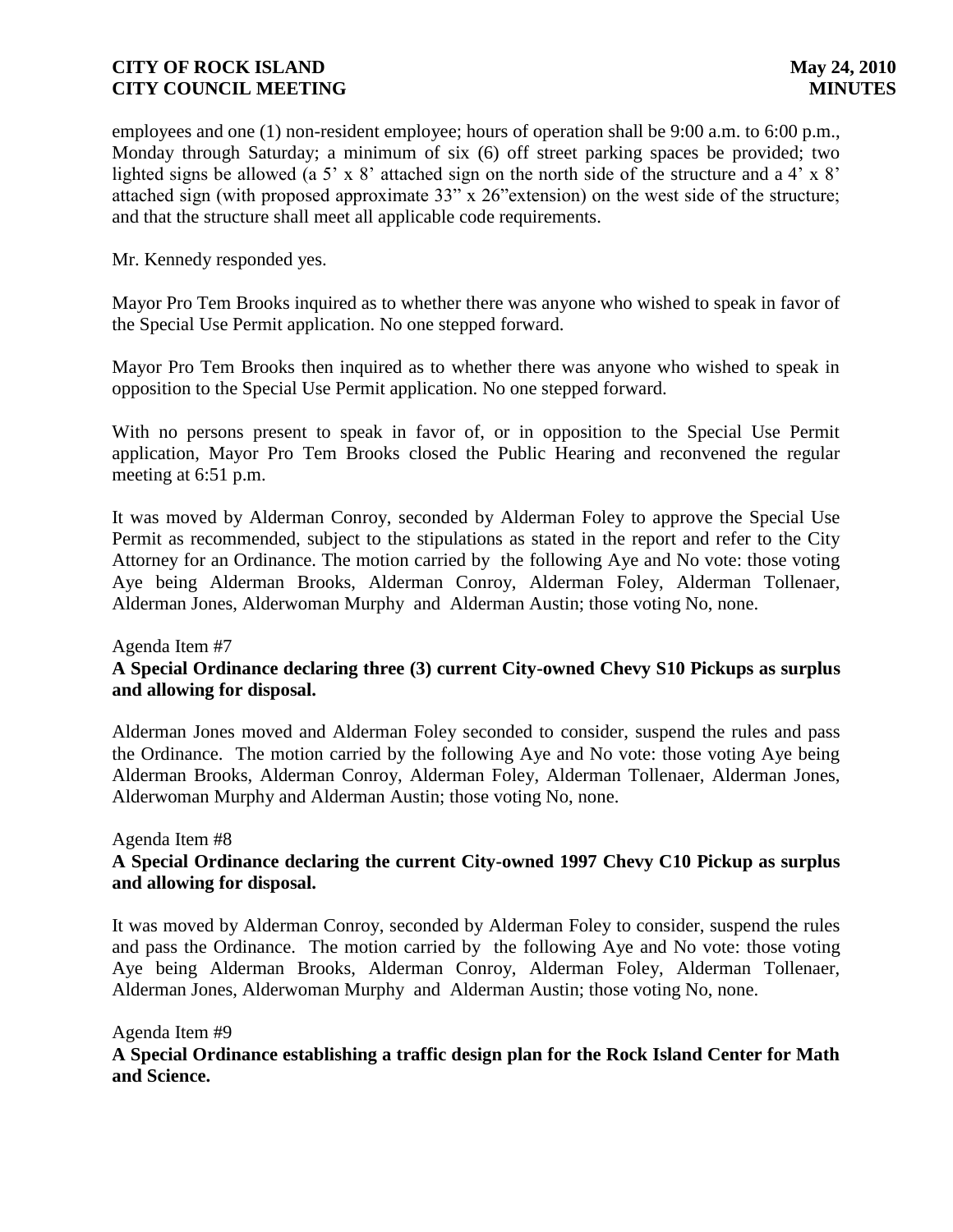Alderwoman Murphy moved and Alderman Conroy seconded to consider, suspend the rules and pass the Ordinance.

Alderman Jones then made a motion to amend paragraph two (2) to designate the intersection of  $21<sup>st</sup>$  Street and  $17<sup>th</sup>$  Avenue as a four way stop, Alderman Austin seconded.

Alderman Jones stated that the reason for the amendment was because he misspoke last week when he made the motion for  $22<sup>nd</sup>$  Street and it should be  $21<sup>st</sup>$  Street.

The amendment to the motion reads as follows:

Alderman Jones moved and Alderman Austin seconded to amend paragraph two (2) to designate the intersection of  $21^{st}$  Street and  $17^{th}$  Avenue as a four way stop. The motion carried by the following Aye and No vote: those voting Aye being Alderman Brooks, Alderman Conroy, Alderman Foley, Alderman Tollenaer, Alderman Jones, Alderwoman Murphy and Alderman Austin; those voting No, none.

The main motion reads as follows:

Alderwoman Murphy moved and Alderman Conroy seconded to consider, suspend the rules and pass the Ordinance with the amendment to paragraph two  $(2)$  to designate the intersection of  $21<sup>st</sup>$ Street and  $17<sup>th</sup>$  Avenue as a four way stop. The motion carried by the following Aye and No vote: those voting Aye being Alderman Brooks, Alderman Conroy, Alderman Foley, Alderman Tollenaer, Alderman Jones, Alderwoman Murphy and Alderman Austin; those voting No, none.

Agenda Item #10 **CLAIMS**

It was moved by Alderman Austin, seconded by Alderman Conroy to accept the following reports and authorize payment as recommended. The motion carried by the following Aye and No vote: those voting Aye being Alderman Brooks, Alderman Conroy, Alderman Foley, Alderman Tollenaer, Alderman Jones, Alderwoman Murphy and Alderman Austin; those voting No, none.

- a. Report from the Administrative Services Department regarding payment in the amount of \$3,309.50 to Midland Paper for copier paper.
- a. Report from the Public Works Department regarding payment #1 in the amount of \$2,700.00 to Rock River Electric for services provided for the variable frequency drives for the Southwest Wastewater Treatment Plant. (126)
- b. Report from the Public Works Department regarding payment in the amount of \$2,722.83 to Langman Construction for an emergency water main repair at  $1001 \, 18^{th}$ Avenue. (134)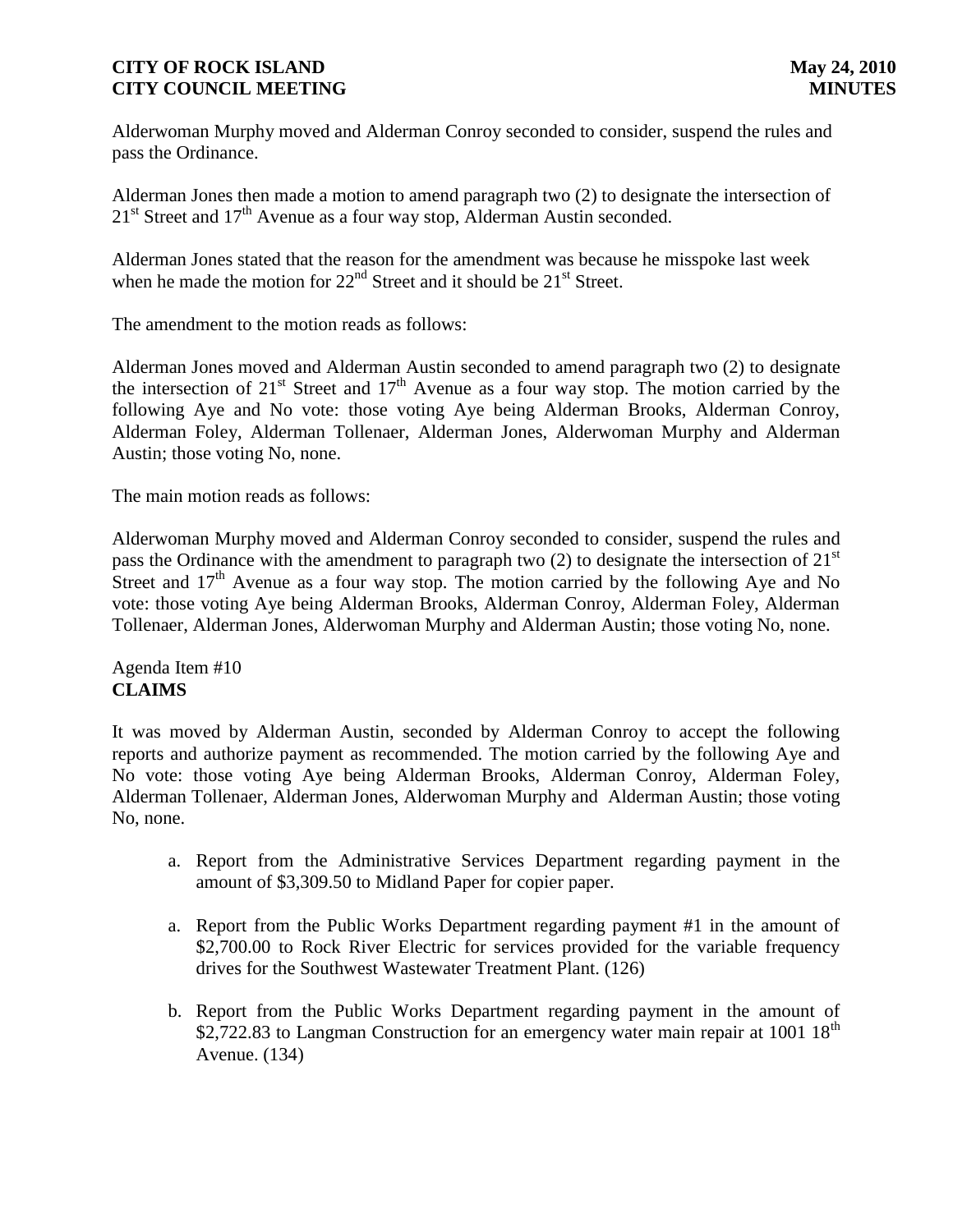- c. Report from the Public Works Department regarding payment #12 in the amount of \$772,350.61 to Williams/Valley Construction Management for services provided for the Schwiebert Riverfront Park - Bid Release 2 project. (135)
- d. Report from the Public Works Department regarding payment in the amount of \$7,462.75 to Langman Construction for services provided at 4105 23 Avenue for the 2010 Sewer Lateral Repair Program. (136)
- e. Report from the Public Works Department regarding payment #1 in the amount of \$33,772.50 to Valley Construction for services provided for the  $14<sup>th</sup>$  Street resurfacing of  $35<sup>th</sup>$  to  $42<sup>nd</sup>$  Avenues,  $40<sup>th</sup>$  Avenue and  $14<sup>th</sup>$  Street to Watch Hill Road. (137)
- f. Report from the Public Works Department regarding payment #1 in the amount of \$126,205.20 to Walter D. Laud, Inc. for services provided for the 2010 PCC Street Patching project. (138)
- g. Report from the Public Works Department regarding payment in the amount of \$2,678.64 to DrinkerBiddle&Reath for services provided for the Pretreatment Program-NPDES Permit. (139)

# Agenda Item #11

# **Claims for the weeks of May 7 through May 20 in the amount of \$1,640,675.90.**

Alderman Conroy moved and Alderman Foley seconded to allow the claims. The motion carried by the following Aye and No vote: those voting Aye being Alderman Brooks, Alderman Conroy, Alderman Foley, Alderman Tollenaer, Alderman Jones, Alderwoman Murphy and Alderman Austin; those voting No, none.

# Agenda Item #12 **Payroll for the weeks of May 3 through May 16 in the amount of \$1,226,566.48.**

It was moved by Alderman Jones, seconded by Alderwoman Murphy to allow the payroll. The motion carried by the following Aye and No vote: those voting Aye being Alderman Brooks, Alderman Conroy, Alderman Foley, Alderman Tollenaer, Alderman Jones, Alderwoman Murphy and Alderman Austin; those voting No, none.

### Agenda Item #13

# **Report from the Public Works Department regarding bids for the purchase of a 2010 Elgin Pelican Sweeper, recommending the bid be awarded to Key Equipment & Supply Company in the amount of \$159,185.00**.

Alderwoman Murphy moved and Alderman Austin seconded to award the bid as recommended, approve purchase, declare the current 1995 Elgin Pelican Sweeper as surplus and authorize tradein. The motion carried by the following Aye and No vote: those voting Aye being Alderman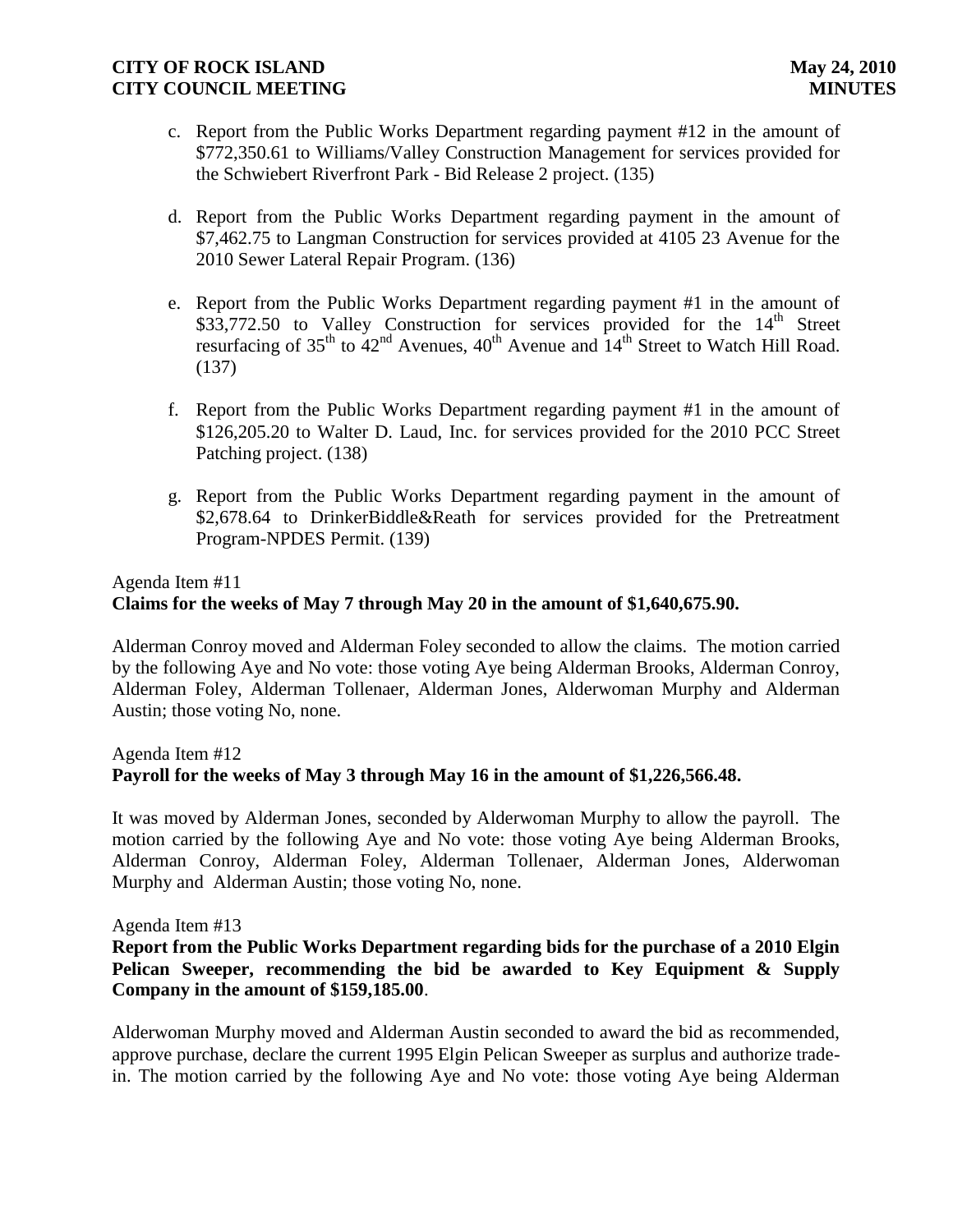Brooks, Alderman Conroy, Alderman Foley, Alderman Tollenaer, Alderman Jones, Alderwoman Murphy and Alderman Austin; those voting No, none.

#### Agenda Item #14

### **Report from the Public Works Department regarding bids for Turkey Hollow Road resurfacing from Andalusia Road to the Rock Island city limits, recommending the bid be awarded to McCarthy Improvement, Inc. in the amount of \$683,999.79.**

It was moved by Alderman Conroy, seconded by Alderman Foley to award the bid as recommended and authorize the City Manager to execute the contract documents. The motion carried by the following Aye and No vote: those voting Aye being Alderman Brooks, Alderman Conroy, Alderman Foley, Alderman Tollenaer, Alderman Jones, Alderwoman Murphy and Alderman Austin; those voting No, none.

#### Agenda Item #15

# **Report from the Public Works Department regarding bids for 16th Avenue reconstruction from 22nd to 24th Streets, recommending the bid be awarded to Walter D. Laud, Inc. in the amount of \$196,820.65.**

Alderman Jones moved and Alderman Conroy seconded to award the bid as recommended and authorize the City Manager to execute the contract documents. The motion carried by the following Aye and No vote: those voting Aye being Alderman Brooks, Alderman Conroy, Alderman Foley, Alderman Tollenaer, Alderman Jones, Alderwoman Murphy and Alderman Austin; those voting No, none.

#### Agenda Item #16

### **Report from the Administrative Services Department regarding a proposed labor agreement between the City and the International Association of Fire Fighters (IAFF) for the period of March 22, 2010 through March 20, 2011.**

It was moved by Alderwoman Murphy, seconded by Alderman Tollenaer to approve the agreement as recommended and authorize the City Manager to execute the contract documents. The motion carried by the following Aye and No vote: those voting Aye being Alderman Brooks, Alderman Conroy, Alderman Foley, Alderman Tollenaer, Alderman Jones, Alderwoman Murphy and Alderman Austin; those voting No, none.

#### Agenda Item #17

### **Report from the Police Department regarding a Memorandum of Understanding for the 2010 Justice Assistance Grant.**

Alderman Austin moved and Alderwoman Murphy seconded to approve the Memorandum of Understanding as recommended and authorize the Mayor, City Clerk and City Attorney to execute the contract documents. The motion carried by the following Aye and No vote: those voting Aye being Alderman Brooks, Alderman Conroy, Alderman Foley, Alderman Tollenaer, Alderman Jones, Alderwoman Murphy and Alderman Austin; those voting No, none.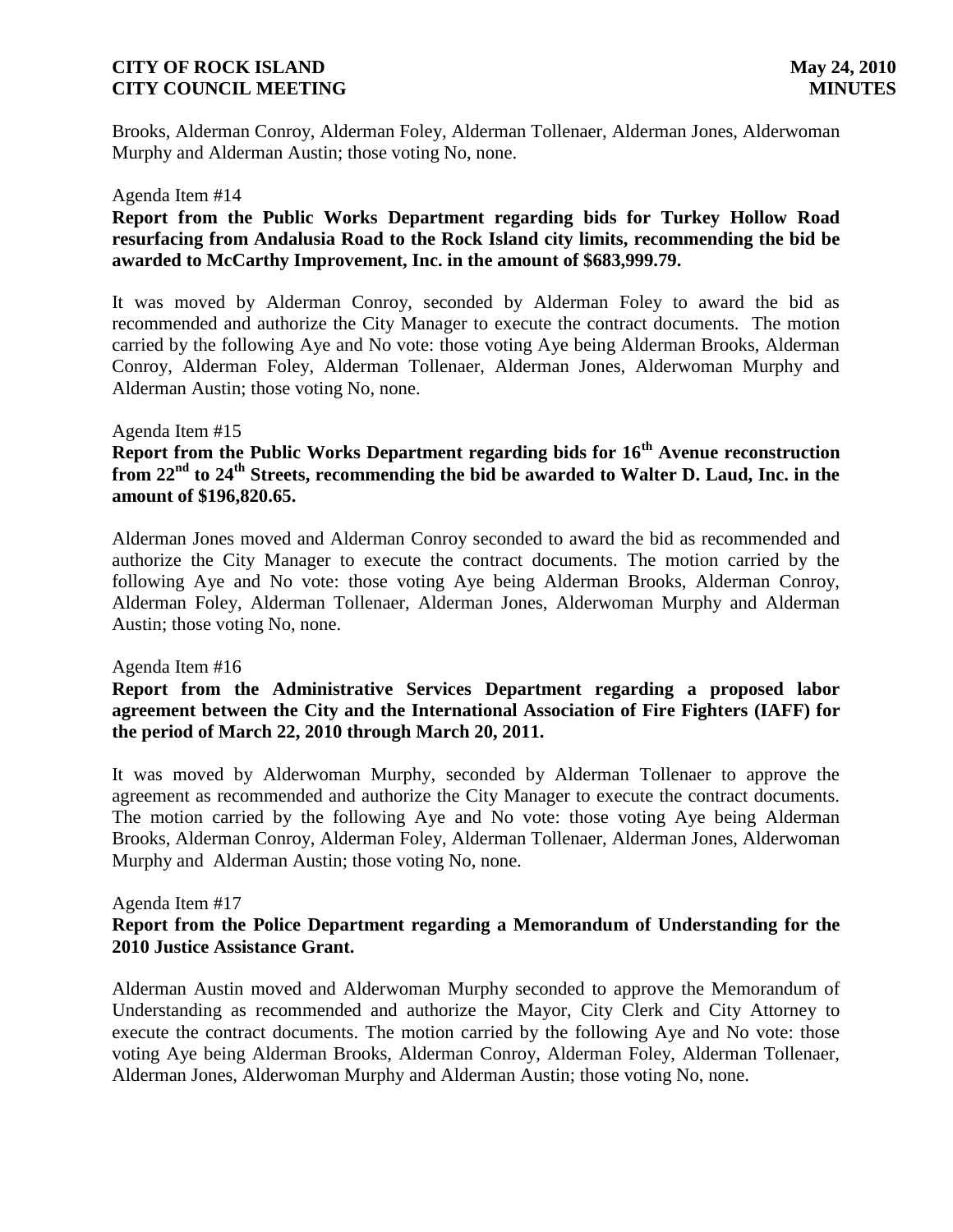#### Agenda Item #18

## **Report from the Public Works Department regarding an agreement with Howard R. Green Company in the amount of \$68,230.00 for engineering services for the replacement of the 14th Street Water Tower**.

It was moved by Alderman Foley, seconded by Alderman Conroy to approve the agreement as recommended and authorize the City Manager to execute the contract documents. The motion carried by the following Aye and No vote: those voting Aye being Alderman Brooks, Alderman Conroy, Alderman Foley, Alderman Tollenaer, Alderman Jones, Alderwoman Murphy and Alderman Austin; those voting No, none.

#### Agenda Item #19

# **Report from the Community and Economic Development Department regarding a development agreement with Rock Island Economic Growth Corporation for the Jackson Square development project.**

Alderman Jones moved and Alderwoman Murphy seconded to approve the agreement as recommended and authorize the City Manager to execute the contract documents. The motion carried by the following Aye and No vote: those voting Aye being Alderman Brooks, Alderman Conroy, Alderman Foley, Alderman Tollenaer, Alderman Jones, Alderwoman Murphy and Alderman Austin; those voting No, none.

#### Agenda Item #20

## **Report from the Community and Economic Development Department regarding an easement agreement with Sunset Properties, L.L.C. relating to the implementation of the Long Term Control Plan.**

It was moved by Alderwoman Murphy, seconded by Alderman Conroy to approve the agreement as recommended, authorize the City Manager to execute the contract documents and refer to the City Attorney for an Ordinance for the sale of property at the northwest corner of Mill Street and 13<sup>th</sup> Avenue. The motion carried by the following Aye and No vote: those voting Aye being Alderman Brooks, Alderman Conroy, Alderman Foley, Alderman Tollenaer, Alderman Jones, Alderwoman Murphy and Alderman Austin; those voting No, none.

#### Agenda Item #21

**Report from the Administrative Services Department regarding IMRF Benefit Protection Leave, recommending approval of a future payment in the estimated amount of \$11, 543.00 for the employer's share of IMRF for two (2) City employees being called to active military duty.**

Alderwoman Murphy moved and Alderman Jones seconded to approve the employer's share of IMRF as recommended and authorize the City Clerk to complete IMRF form 6.32 certifying approval by the governing board. The motion carried by the following Aye and No vote: those voting Aye being Alderman Brooks, Alderman Conroy, Alderman Foley, Alderman Tollenaer, Alderman Jones, Alderwoman Murphy and Alderman Austin; those voting No, none.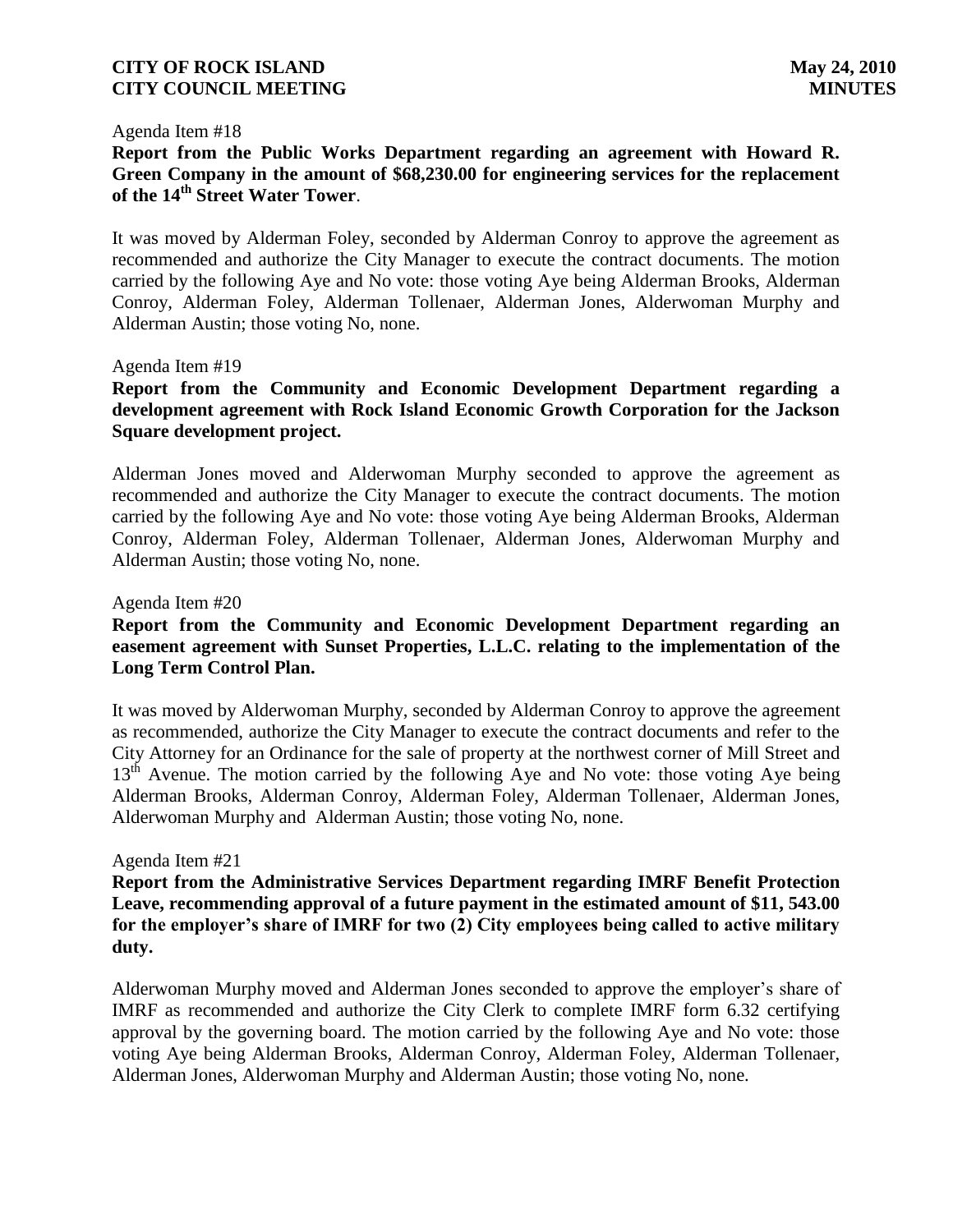#### Agenda Item #22

# **Report from the Finance Department regarding adjustments to the Fiscal Year 2011 Budget, recommending an adjustment to the Park and Recreation Fund in the amount of \$2,131,391.00 and to the TIF #3 Fund in the amount of \$20,000.00.**

It was moved by Alderman Tollenaer, seconded by Alderman Conroy to approve the budget adjustments as recommended. The motion carried by the following Aye and No vote: those voting Aye being Alderman Brooks, Alderman Conroy, Alderman Foley, Alderman Tollenaer, Alderman Jones, Alderwoman Murphy and Alderman Austin; those voting No, none.

#### Agenda Item #23

**Report from the Traffic Engineering Committee regarding a request to limit residential parking only on school days between 8:00 a.m. and 3:00 p.m. on 13th Street between 25th and 26th Avenues.** 

Alderman Foley moved and Alderman Conroy seconded to approve the request as recommended and refer to the City Attorney for an ordinance.

#### Discussion followed.

Alderman Foley stated that this is below Rocky just to the south and to the west and down the hill on  $25<sup>th</sup>$  Avenue. Alderman Foley indicated that he asked for the request due to having a meeting with one of the neighbors that lives on  $25<sup>th</sup>$  Avenue. It was noted that the resident would have people come to pick her up and they would not be able to park on  $25<sup>th</sup>$  Avenue on Saturdays and Sundays without receiving a parking ticket. Alderman Foley stated that most of the streets near Rock Island High School are 8:00 a.m to 3:00 p.m. on school days and this is why the amendment was requested.

After discussion, the motion carried by the following Aye and No vote: those voting Aye being Alderman Brooks, Alderman Conroy, Alderman Foley, Alderman Tollenaer, Alderman Jones, Alderwoman Murphy and Alderman Austin; those voting No, none.

# Agenda Item #24

### **Report from the Mayor regarding reappointments to the Rock Island Park and Recreation Board.**

It was moved by Alderman Conroy, seconded by Alderwoman Murphy to approve the reappointments as recommended. The motion carried by the following Aye and No vote: those voting Aye being Alderman Brooks, Alderman Conroy, Alderman Foley, Alderman Tollenaer, Alderman Jones, Alderwoman Murphy and Alderman Austin; those voting No, none

Fred Dasso and Moses Robinson were reappointed to the Rock Island Park and Recreation Board with terms to expire on April 30, 2013.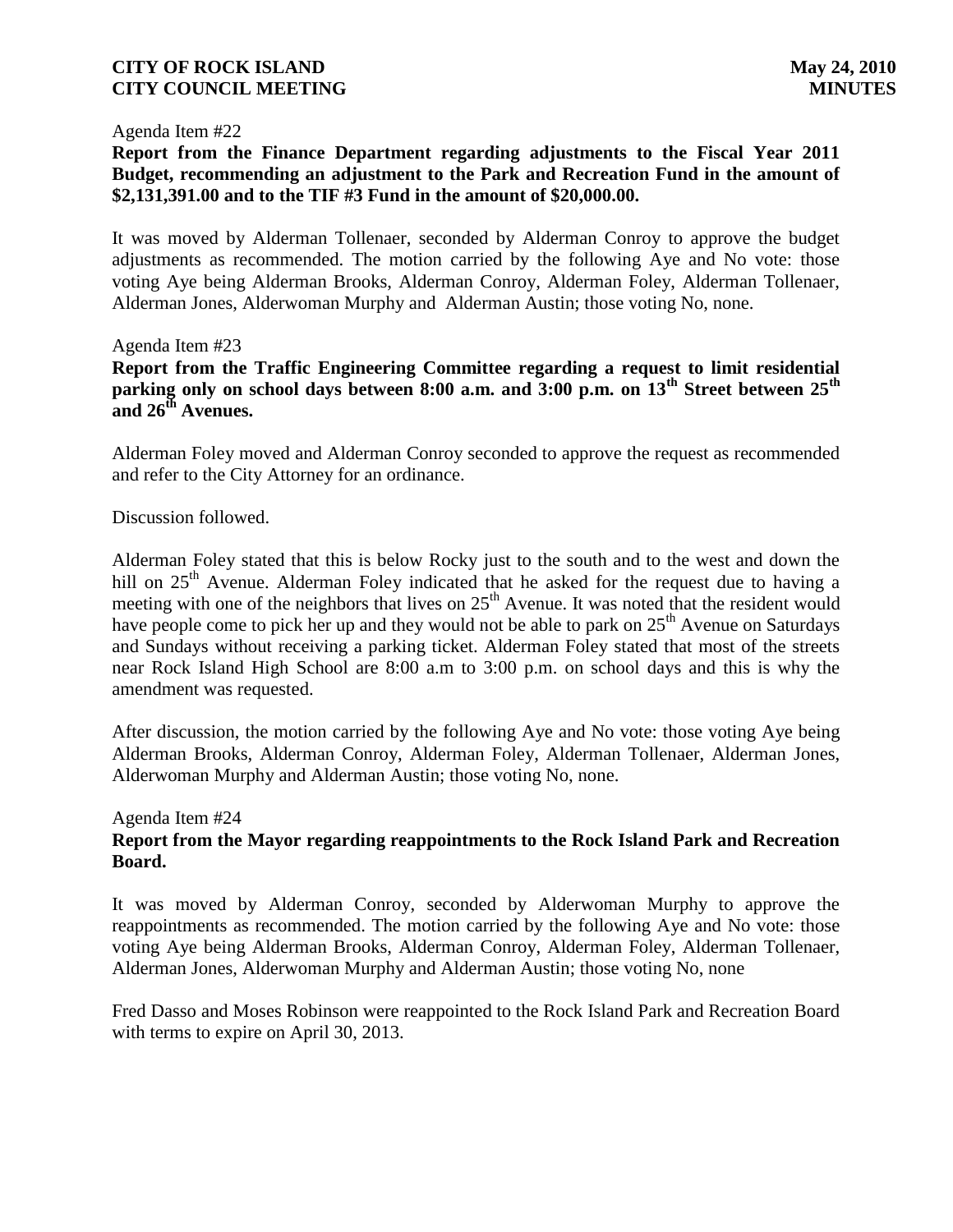#### Agenda Item #25

# **Report from the City Clerk regarding a Resolution approving the full release of the listed Executive Session Minutes.**

Alderman Austin moved and Alderman Conroy seconded to approve the full release of the listed Executive Session Minutes as recommended and adopt the Resolution. The motion carried by the following Aye and No vote: those voting Aye being Alderman Brooks, Alderman Conroy, Alderman Foley, Alderman Tollenaer, Alderman Jones, Alderwoman Murphy and Alderman Austin; those voting No, none.

#### Agenda Item #26

# **Report from the City Clerk regarding a Plaza event application from Quad City Arts for their Metro Arts Summer Youth Employment Program to be held from June 14 through July 15, 2010.**

It was moved by Alderman Conroy, seconded by Alderman Foley to approve the event application for the Metro Arts Program as recommended. The motion carried by the following Aye and No vote: those voting Aye being Alderman Brooks, Alderman Conroy, Alderman Foley, Alderman Tollenaer, Alderman Jones, Alderwoman Murphy and Alderman Austin; those voting No, none.

#### Agenda Item #27

# **Items from the City Manager's Memorandum Packet.**

Mr. Phillips inquired upon Finance Director Bill Scott to review some of the highlights of the April 2010 Management Report.

Mr. Scott stated that this is the first report for Fiscal Year 2011. Mr. Scott added that it is hard to draw any conclusion from the amount of data in the report. Mr. Scott offered that the City is still having some issues with the income tax, which will be monitored very closely. It was noted that the .50% increase in the local sales tax will become effective in July and after that, there should be some improvement in the local sales tax.

Mr. Scott commented on the prior fiscal year. Mr. Scott noted that a March report has not been provided yet because there are a lot of adjustments to be made for the fiscal year end. Mr. Scott referred to the Summary of Revenue, Expenditures and Fund Income page included in the report. It was noted that the General Fund shows a loss of \$697,943.00. Mr. Scott stated that this loss is due to a delay in the distribution of state shared revenue. Mr. Scott advised that the City has not received the monthly distributions of income tax for February, March, April and May, which is to be reported as Fiscal Year 2010 revenue and in a total amount of \$1,095,388.00. It was noted that if these revenues were received, it would offset that General Fund loss of approximately \$700,000.00. Mr. Scott explained that the rule is that to recognize the amounts as revenue, the City has to receive them within 60 days of the year's end (end of May). Mr. Scott pointed out that where the City will be for the end of Fiscal Year 2010 for the General Fund depends upon the state and the distribution of tax dollars to the City. It was noted that the amounts will be reported as a tax receivable if the City doesn't receive them, but they will not flow through the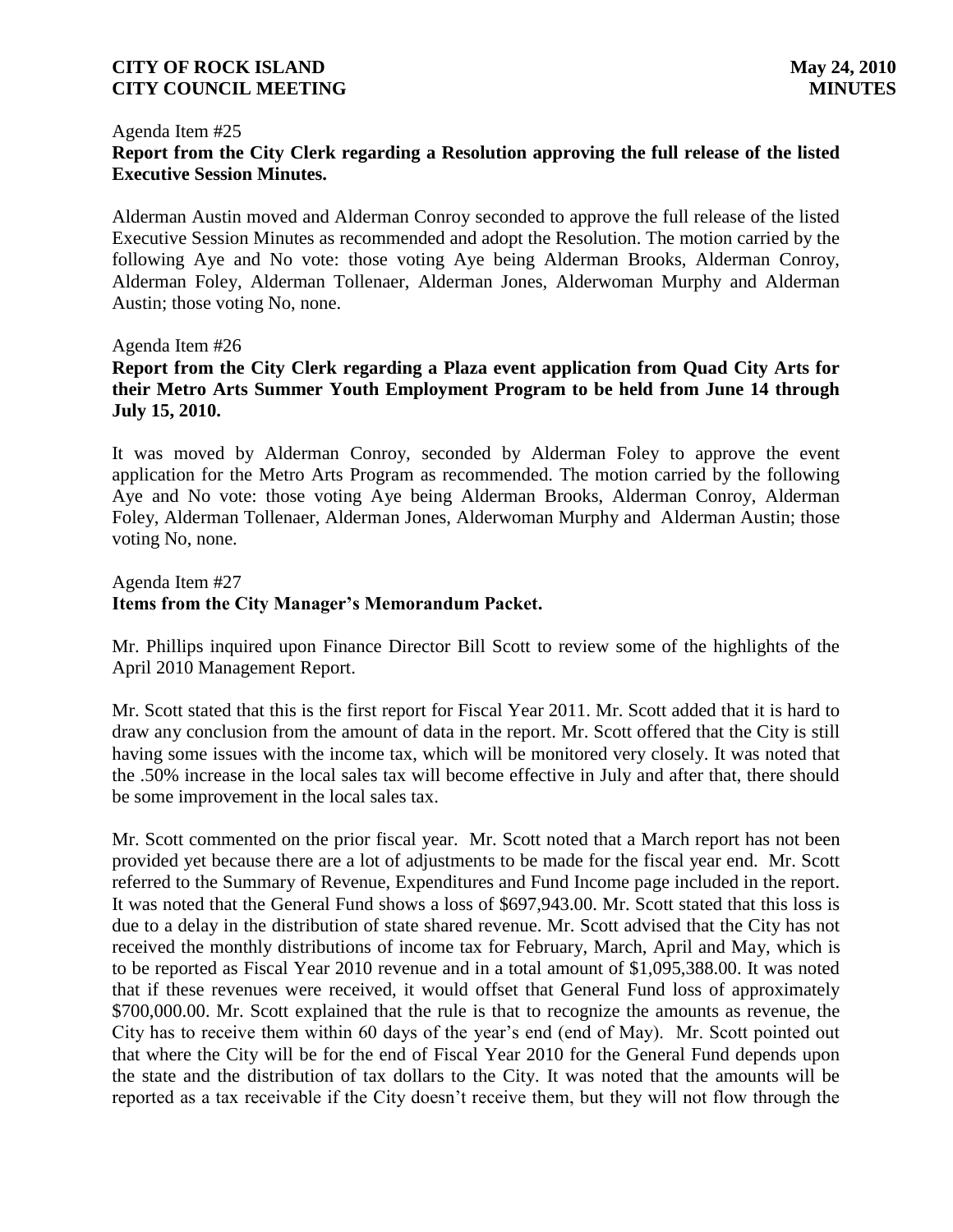income statement and they will be shown as deferred revenue. Mr. Scott stated that hopefully, the City will receive some payments before the end of this month.

Council discussed this issue as it relates to receiving several of the monthly state distributions and deficits as it relates to the General Fund.

 Mr. Phillips advised that a report was included in the memo packet regarding the Neighborhood Partners School Community Task Force. Mr. Phillips stated that staff and Neighborhood Partners are currently working on the Francis Willard and Rock Island Academy travel plans.

City Manager John Phillips stated that included in the memo packet was information regarding the Buy Rock Island Marketing Plan.

Alderman Austin reminded everyone that there is only three (3) weeks left to nominate someone for Citizen of the Year. Alderman Austin stated that the categories include; Business, Professional, Organization, Education, Youth, City Employee and Individual. Alderman Austin offered that the last category is Honorary Citizen for a person that does not live in the City of Rock Island. Alderman Austin encouraged everyone to nominate someone that they feel deserves to win the award. It was noted that nomination forms are available in the City Clerk's office and at [www.rigov.org.](http://www.rigov.org/)

Alderwoman Murphy reminded everyone to Shop Rock Island. Alderwoman Murphy stated that Gannon Pool and Spa is located at 4480 48<sup>th</sup> Avenue Court. Their summer hours are Monday through Friday from 9:00 a.m. to  $6:00$  p.m. and Saturday from 9:00 a.m. to  $5:00$  p.m. Alderwoman Murphy indicated that they sell in-ground, above-ground and saltwater pools, spas, saunas and steam rooms, fountains, waterfalls and supplies and chemicals. It was noted that Gannon Pool and Spa also provides a free water testing service.

Agenda Item #28 **Other Business**

Pastor Willie Jones of the People's Missionary Baptist Church located at 553 23<sup>rd</sup> Street stepped forward. Pastor Jones discussed funeral parking at the church. Pastor Jones noted that Council has given the church permission to park on the east and west sides of  $23<sup>rd</sup>$  Street between  $5<sup>th</sup>$  and 6<sup>th</sup> Avenues on Sundays and Wednesdays and other days for several special occasions. It was noted that these requests require a 15 day notice. Pastor Jones commented that they try to keep the requests down to a minimum. Pastor Jones indicated that funerals are not able to be regulated in regards to requesting permission for parking within a 15 day notice. It was noted that there is a funeral at the church on Saturday, May 29, 2010. Pastor Jones inquired upon Council if there was a possibility when having funerals that the church could work with someone to allow parking on  $5<sup>th</sup>$  and  $6<sup>th</sup>$  Avenues on  $23<sup>rd</sup>$  Street.

City Manager Phillips stated that in this special case, it is a funeral; notice could not be given and it was not able to be put on the Agenda. Mr. Phillips advised that if there was a consensus among Council, staff would take care of it and not enforce the parking ban on that day.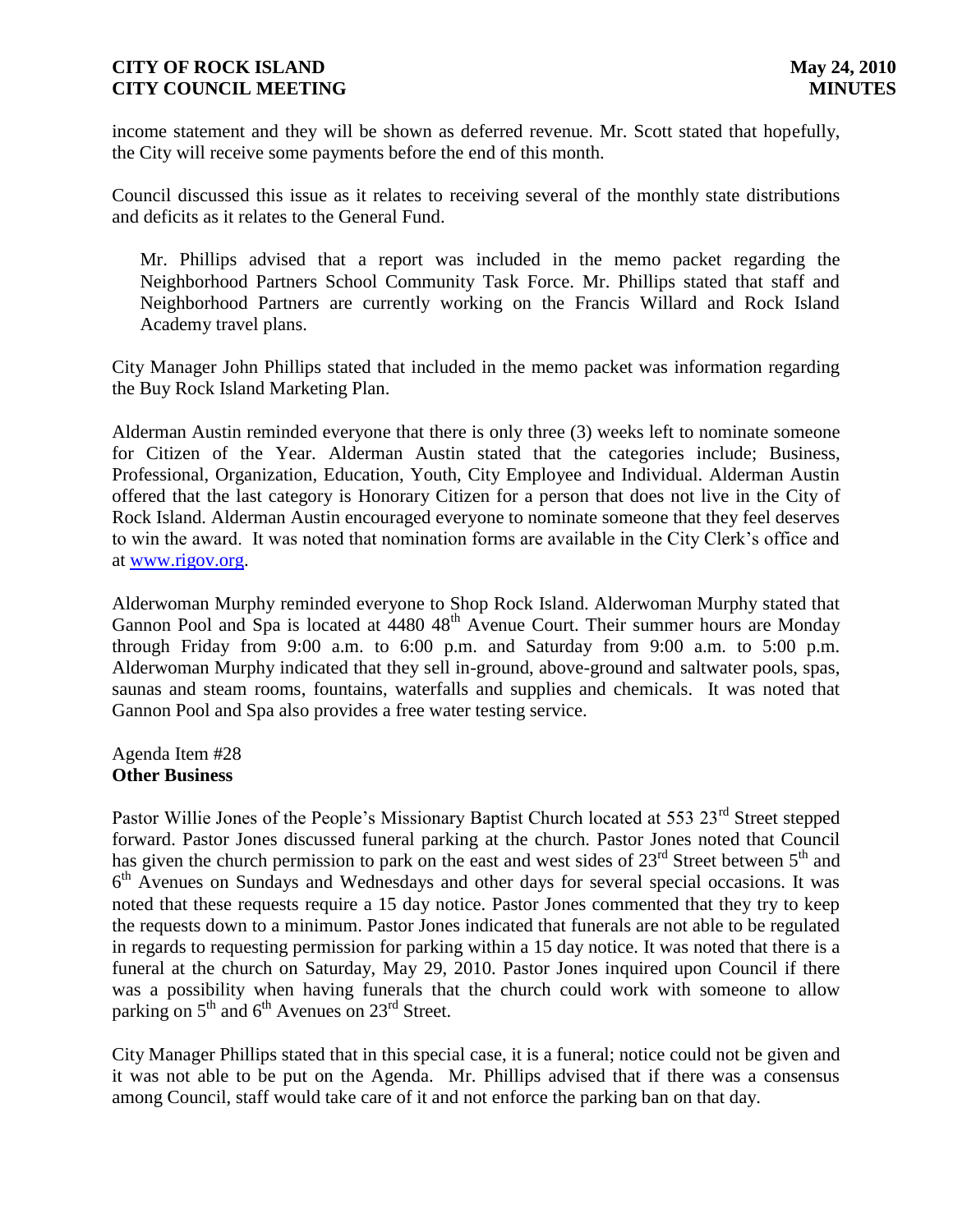Council discussed this issue and agreed to Mr. Phillips's suggestion. There was also a consensus among Council to look at amending the ordinance in regards to providing flexibility when dealing with this kind of situation.

Pastor Jones stated that he would notify each household in regards to the funeral on Saturday and the parking arrangements.

Mr. Phillips stated that the Police Department would be notified to not enforce the parking ban on Saturday, May 29, 2010.

Mayor Pro Tem Brooks inquired as to how long it would take to prepare an ordinance regarding this issue. City Manager Phillips indicated that it could be prepared for the next Council meeting.

Mr. Rick Hitchcock of 226 6<sup>th</sup> Street West in Andalusia stepped forward. Mr. Hitchcock stated that he is President of AFSCME Local 988, which consists of two (2) Chapters - A and B that represents approximately 140 City of Rock Island employees. Mr. Hitchcock offered that AFSCME members provide many services to the residents of Rock Island and support other City departments. Mr. Hitchcock discussed the type of services that AFSCME A and B provide to the City and residents. Mr. Hitchcock indicated that currently, AFSCME A and B are working under a contract extension since April 1, 2010 and the negotiating committee continues to work at a fair and equitable agreement with the City.

Mr. Hitchcock stated that committee members were enthusiastic in regards to an offer that was formulated by the federal mediator that was equal to what other bargaining units and Council had agreed upon. However, Mr. Hitchcock indicated that they were equally disappointed when committee members were told that Council rejected the mediator's proposal. Mr. Hitchcock commented that AFSCME A and B will try to continue to work towards an agreement that addresses the member's concerns as well as the City's concerns.

### Agenda Item #29 **Executive Session on Personnel.**

A motion was made by Alderman Conroy, seconded by Alderman Brooks at 7:24 p.m. to recess to Executive Session on matters of Personnel. The motion carried on a roll call vote. Those voting Aye being Alderman Brooks, Alderman Conroy, Alderman Foley, Alderman Tollenaer, Alderman Jones, Alderwoman Murphy and Alderman Austin; those voting No, none.

Agenda Item #30 **Recess**

Mayor Pro Tem Brooks reconvened the regular meeting at 7:35 p.m. A motion was made by Alderman Conroy and seconded by Alderman Foley to recess to Monday, June 7, 2010 at 5:00 p.m. The motion carried by the following Aye and No vote: those voting Aye being Alderman Brooks, Alderman Conroy, Alderman Foley, Alderman Tollenaer, Alderman Jones, Alderwoman Murphy and Alderman Austin; those voting No, none.